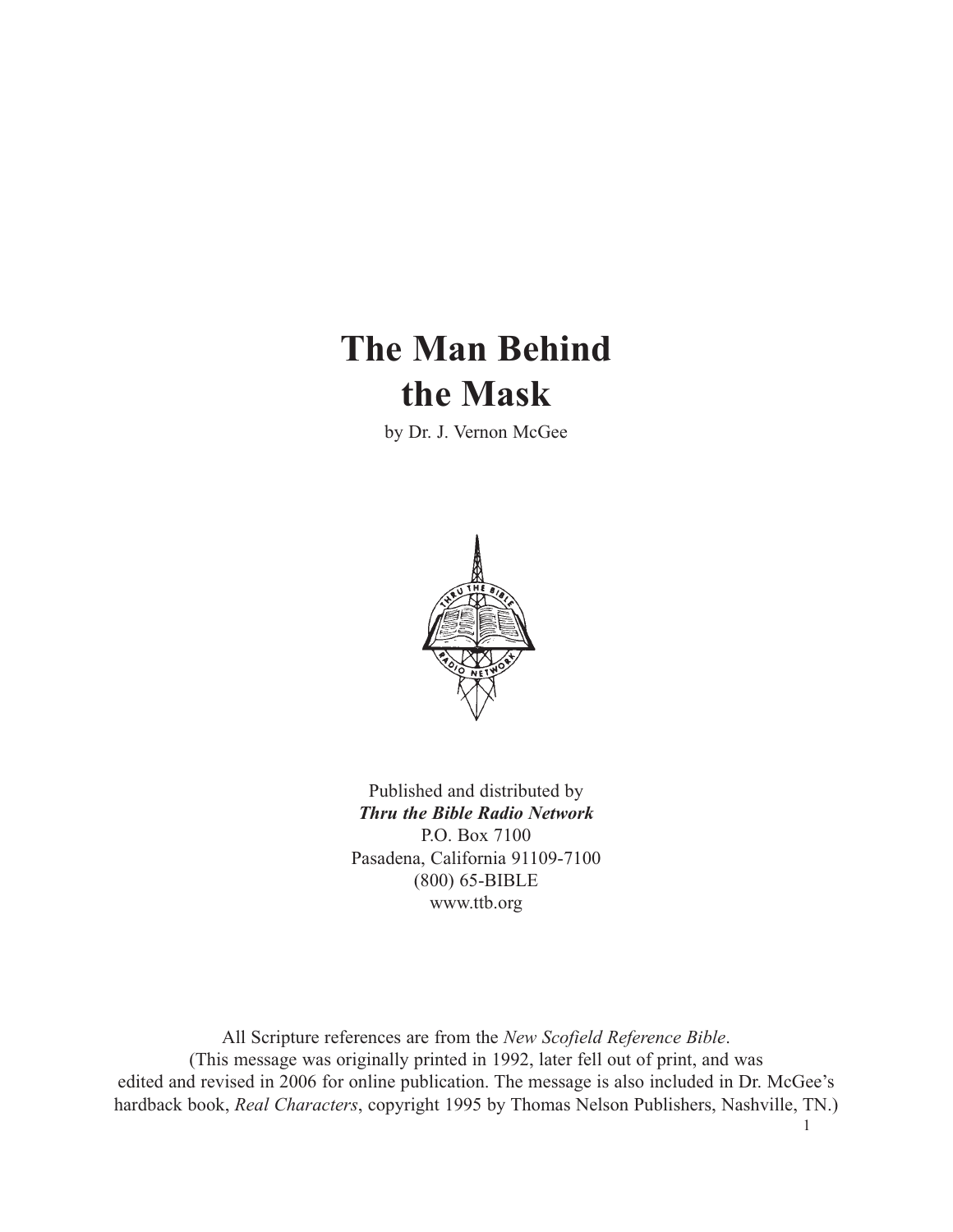The third chapter of John's Gospel records the most important message that any church in the entire world has to give. But the third chapter actually begins back in the second chapter:

*Now when he* [the Lord Jesus] *was in Jerusalem at the passover, in the feast day, many believed in his name, when they saw the miracles which he did. But Jesus did not commit himself unto them, because he knew all men, and needed not that any should testify of man; for he knew what was in man.* (John 2:23-25)

That is a very remarkable passage and certainly a fitting introduction to the man behind the mask.

Now the Lord Jesus had come up to Jerusalem for the first time as He began His ministry. He had cleansed the temple and healed multitudes. Many of the people, we are told, believed on Him. To be very frank with you, I would have recorded all these people as converts if I'd been there. But we are told by John that Jesus did not commit Himself to them. Literally, He did not believe in them. They believed in Him, but He did not believe in them because their faith rested on the fact that He was a miracle worker rather than on the fact that He was a Savior. And He didn't want that kind of follower. So we're told that He did not commit Himself to that crowd for the reason that He knew what was *in* man, and He did not need that anybody testify of man. You see, you needn't go to Jesus and say to Him, "Mr. So-and-so is this or that kind of a man" — He already knows it. May I say to you that here we have something that is quite remarkable.

#### *There was a man of the Pharisees, named Nicodemus, a ruler of the Jews.* (John 3:1)

Now, "There was a man of the Pharisees...." This man the Lord Jesus trusted, and that night He revealed to him something that He had not revealed to even His apostles (and He did not reveal it to them until two and a half years later). When they were in Caesarea Philippi six months before He went to Jerusalem, the Lord Jesus said to His apostles, "We are going to Jerusalem, and I'm going to die." And did they believe it? No. Simon Peter says, "Far be that from You, Lord. We're interested in a kingdom, not Your death." (See Matthew 16:21, 22.) They didn't comprehend it at first. Five times on the way down to Jerusalem Jesus repeated it. And it finally got through to them that He was going to die upon a Roman cross for the sins of the world. The remarkable thing is that He revealed it at the very beginning to Nicodemus.

I would like you to know this man Nicodemus, to get acquainted with him. Note the three things said about him. The Spirit of God has a way of giving a biography by saying only three things. You and I don't do it that way. He has a way of putting things together so that the three things He says about this man are all we need to know.

Many years ago, there was a man here in southern California who wrote biographies of preachers, and one day I met him on the street in Pasadena. I asked whose biography he was writing, and he told me. So I asked, "How are you getting along?"

"I'm having a lot of trouble."

"What's the trouble?"

"Keeping the back page from rubbing against the front page — there's not much to say about that man."

"But the Holy Spirit can write all we need to know about a person in only three short sentences."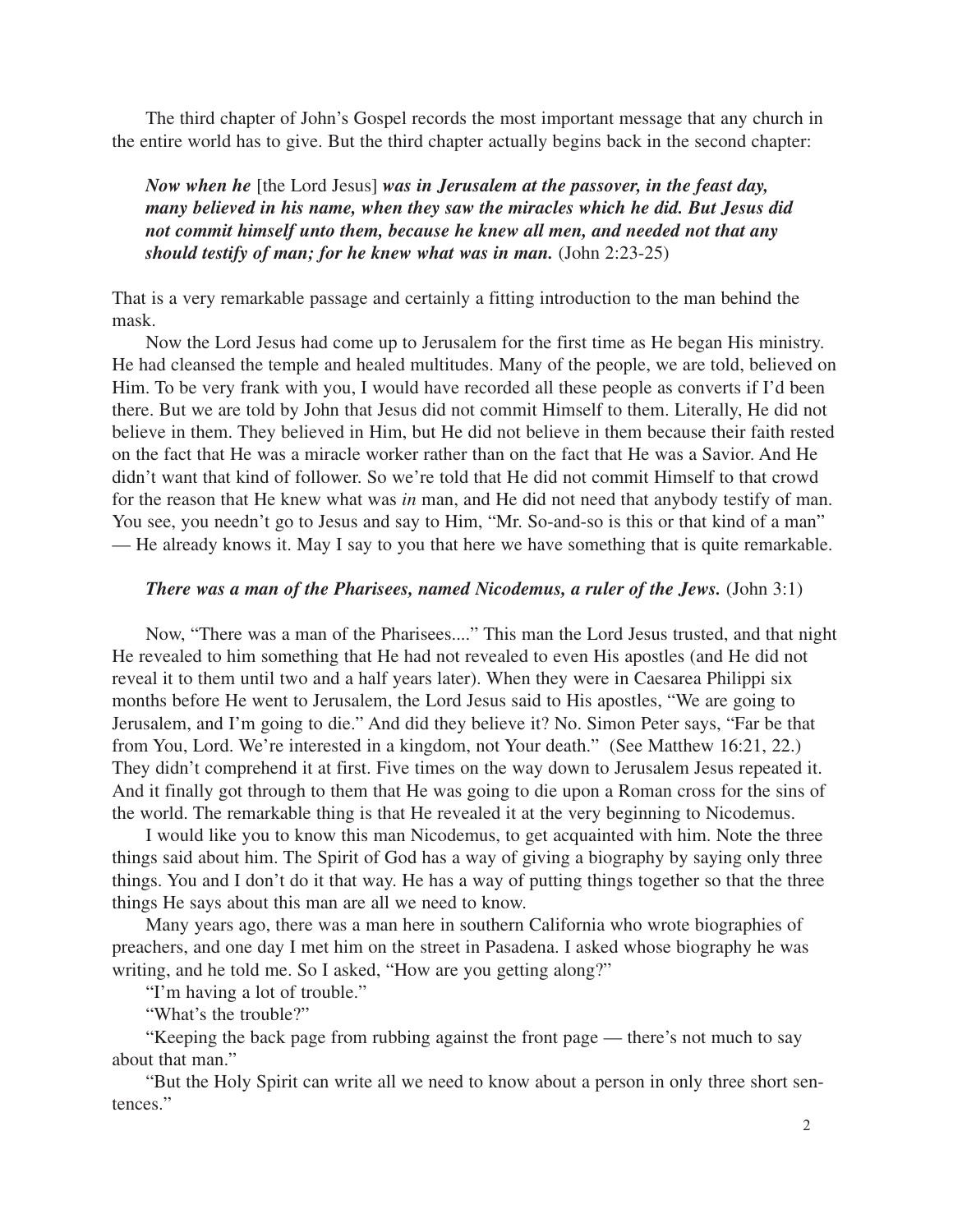"Well, I'm not the Holy Spirit, and I have to write it differently."

Now notice the three things said about Nicodemus. He was a man of the Pharisees, that's number one. Second, his name was Nicodemus, and third, he was a ruler of the Jews.

I want to submit to you that this man functioned like that in life. When he came to the Lord Jesus he was wearing a mask. The Lord Jesus removed that mask because He deals with us just as we are, not behind a mask. Now let's examine this brief biography of Nicodemus. He was a man of the Pharisees, his name was Nicodemus, and he was a ruler of the Jews.

#### **He Was a Man of the Pharisees**

The Pharisees represented the best in Israel at that time. They were a religio-political party. As a religious party they were conservative. They believed in the Old Testament miracles, the integrity of Scripture, and the resurrection. As a political party they wanted to throw off the yoke of Rome and establish the Davidic kingdom again here upon this earth. That was the way they moved, and this man Nicodemus was a man of the Pharisees. He moved out among the people, and when he went by they would say, "That's Nicodemus, he's a man of the Pharisees." They thought they knew him, but actually underneath they did not know him.

#### **He Was a Ruler of the Jews**

He met with the Sanhedrin, which meant he was way up there in the upper echelons where they made decisions. And this man moved among them with great dignity. The other members of the Sanhedrin — those men who thought they knew him — did not know him.

Down underneath that mask that he's wearing, he is just plain little old Nicky. And the Lord Jesus is going to deal with him as plain little old Nicky — that's good psychologically, by the way. The head of the psychology department of the University of Southern California used to sit near the back of the auditorium on Thursday nights at the Bible study I was conducting. He used to correct me quite often on my psychology, but in regard to this portion of Scripture he said, "You're right on target here. You are accurate about this man Nicodemus."

A great many people today function like that. They wear a mask to church and you don't really get acquainted with them, you don't really know who they are.

For example, here's a businessman today. He comes to his office in the morning, and the staff that works for him gets busy all of a sudden — they had been loafing, but now the boss has come and they get busy. And one of them turns to the new member of the staff and says, "That's Mr. Jones, the boss." The secretary says to the boss, "There's a man waiting to see you." When she shows him in, this man says, "Mr. Jones, I've come to talk to you about a business deal, and, by the way, how's business?" Mr. Jones says, "Oh, business is great! Everything is fine." And he's very dignified at the office there.

But at noon he goes to the club, and when he goes in, he's not Mr. Jones, the boss. They say to him, "Hello, Bill," and he says, "Hello, Jim." They pat each other on the back, and Jim asks, "How is business doing?" He says, "Oh, business is great."

But that evening he goes back home, he drives up in his big Cadillac, gets out, walks in, closes the door, and drops down in a chair. His wife comes over, puts her arm around him and asks, "What's the matter, Bill? Is business bad?" He says, "It's lousy." And you say, that man is a hypocrite! No, he's not. That's the way he functions: he is a businessman, he is a member of

3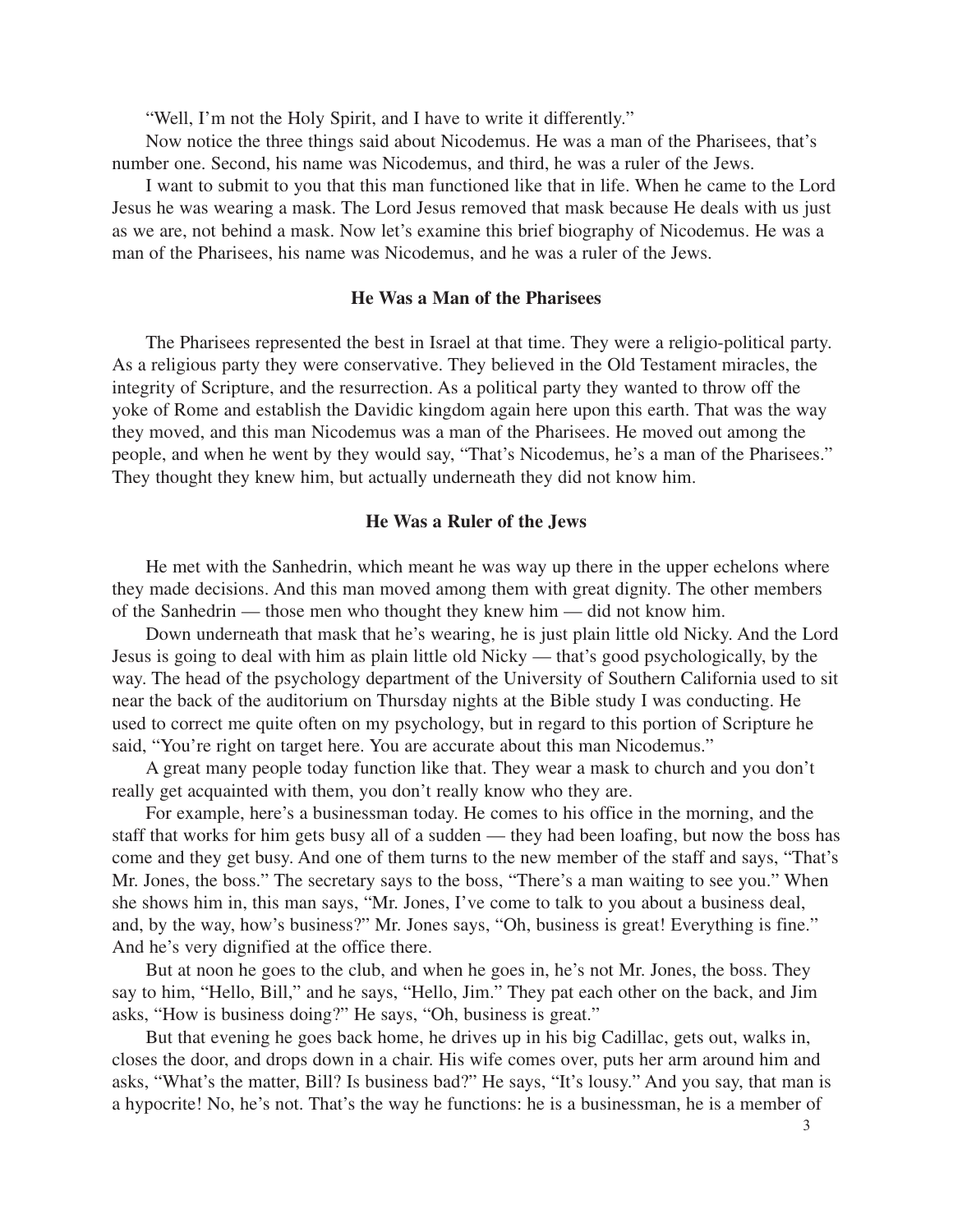the club, but he is also a husband at home, and I doubt that even his wife really knows him.

But Nicodemus, he's a man of the Pharisees, and he wears that mask. He's a ruler of the Jews, and he wears that mask. But down underneath he is plain little old Nicky, and the Lord Jesus is going to deal with plain little old Nicky, not with a man of the Pharisees, not with a ruler of the Jews, and not with Mr. Businessman, either. My friend, the Lord Jesus will deal with you just as you are. That's the only way you can come to Him. "He needed not that any should testify of man." He knows what is in man. He knows who you are. Don't put up a front with Him.

I used to put up a front in prayer by trying to kid the Lord, you know. I told Him one time I needed a new automobile so I could do better pastoral work, but really I'd met a new girl, and that was the reason I wanted the new car. I never told the Lord that, but He knew it and He let me have the car anyway!

Now as this man comes, you watch him approach the Lord Jesus.

#### *The same came to Jesus by night....* (John 3:2)

Now don't find fault with Nicodemus for coming by night. That was the best time to come. He was a busy man, and Jesus was very busy. Nighttime was when Nicodemus should come.

If you're going to find fault with him for coming at night, then why not find fault with the Lord's Supper? It was not established at an eleven o'clock morning service. It was established, I guess, around midnight. When in Israel I always have gone down the pathway the Lord Jesus took on that last night. The Upper Room that is there now is not the real one but the eleventh century one. But there was a room in that vicinity, and it was upstairs. Near midnight Jesus established the Lord's Supper there. It wasn't established in a church. These people today who say, "Oh, you've got to have communion in a church." Well, they should have been in Jerusalem to tell the Lord that, because He didn't know it. He used an upper room and it was night.

So this man Nicodemus came at night:

## *...and said unto him, Rabbi* [teacher]*, we know that thou art a teacher come from God; for no man can do these miracles that thou doest, except God be with him.* (John 3:2)

Now, there's something in that statement that is so tremendous! The first thing I mention is this: Did you know that the enemy never did question the miracles of Jesus? Nicodemus represents the Pharisees, the enemy — although they were friendly at the beginning. He is saying that the Pharisees recognize that He is performing miracles — and not just a few. We have a record of a few miracles in the Gospels, but read the Gospels and notice statements like this: He healed the *multitudes* (see Matthew 12:15, 19:2, and Luke 5:15).

Someone has asked the question: When He made His headquarters in Capernaum, why did He heal so many people there? Well, I found at least a partial answer to that question when we were in Tiberias. It's a lovely place. It wasn't in existence in Christ's day. The cities that were in existence in His day, He pronounced a judgment on them and they are gone. Tiberias is a new place, and right down from Tiberias are the springs to which people still come from everywhere because of their therapeutic value. So many sick people were in that area when Jesus was there,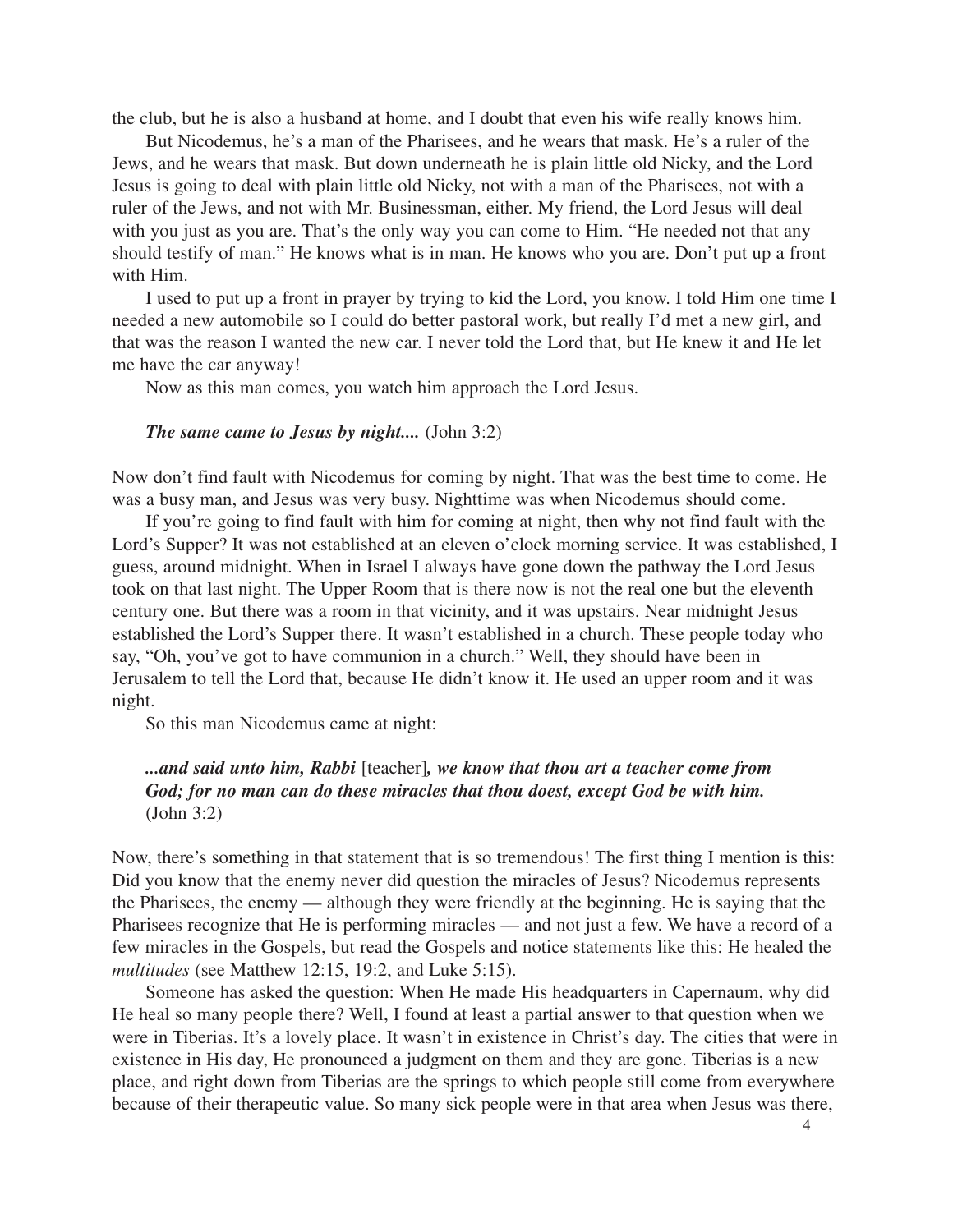and He didn't heal two or three blind men or two or three crippled men, He healed several *thousands* of them. Multitudes came to Him and He healed them. There was no question about His healing. There *is* a question about healing today, but there is no question about the healing done by the Lord Jesus. He *healed*. The enemy admitted that. They never charged that He did not heal people.

When Nicodemus comes to Jesus that night he's sincere. He says, "We know." Who's we? We Pharisees. They had a meeting, I think, and Nicodemus was appointed the leader — "Brother Nicodemus, you go see Him. You meet with Him." So Nicodemus met with Him that night, and he began by saying, "We know that thou art a teacher come from God; for no man can do these miracles that thou doest, except God be with him." That was flattery, but it was genuine flattery. If he had been wrong, our Lord would have corrected Him. Later on when the disciples of the Pharisees came, He said, "Ye hypocrites, who warned you to come?" (See Matthew 3:7 and Luke 3:7.) He didn't say that to Nicodemus, for Nicodemus was genuine. But, I'll say this, the Lord will take off his mask.

Listen to Him now as He answers Nicodemus.

## *Jesus answered, and said unto him, Verily, verily, I say unto thee, Except a man be born again, he cannot see the kingdom of God.* (John 3:3)

After Nicodemus had said, "No man can do these miracles that thou doest, except God be with him," Jesus answered, "Verily, verily, I say unto thee, Except a man be born *again*..." I'd like to change the word "again" because it has gotten worn out and has practically lost its meaning. In the original, "again" is *anothan*, a Greek word that literally means "from above." Though the word also can be translated "again," what it means is "from above." He says here, "Except a man be born from above, he cannot see the kingdom of God."

Why did He mention the kingdom of God? Because Nicodemus wanted to talk about that. Now, I don't know about this, but I have a notion the Pharisees had talked it over: "Look, a new prophet has come down from the north, from Galilee. The people are following Him. He is performing miracles. Now if we can just hitch our wagon to His star, we could go places. Somebody should go and talk to Him, because He's from up in the country, and He doesn't know how to manipulate the politicians as we people down here do." And so it seems that Nicodemus came down to the Lord Jesus with that proposition. And the Lord Jesus called his hand immediately. He lifted the mask of "a man of the Pharisees" from that man's face by saying to him, "Except a man be born from above, he cannot even see the kingdom of God," and Nicodemus had wanted to talk about that.

Now notice that Nicodemus has another mask. He puts it on in a hurry.

## *Nicodemus saith unto him, How can a man be born when he is old? Can he enter the second time into his mother's womb, and be born?* (John 3:4)

He missed it entirely, but you can see he is now the ruler of the Jews. It is as if he's saying to the Lord Jesus: "What are You talking to me about? Are You trying to tell me something *new?* Don't You know that I'm a ruler of the Jews? If anything is known about this, I would know about it. How can this thing be? It's ridiculous, this thing that You're talking about."

Now the Lord Jesus is going to take off the second mask. Will you notice: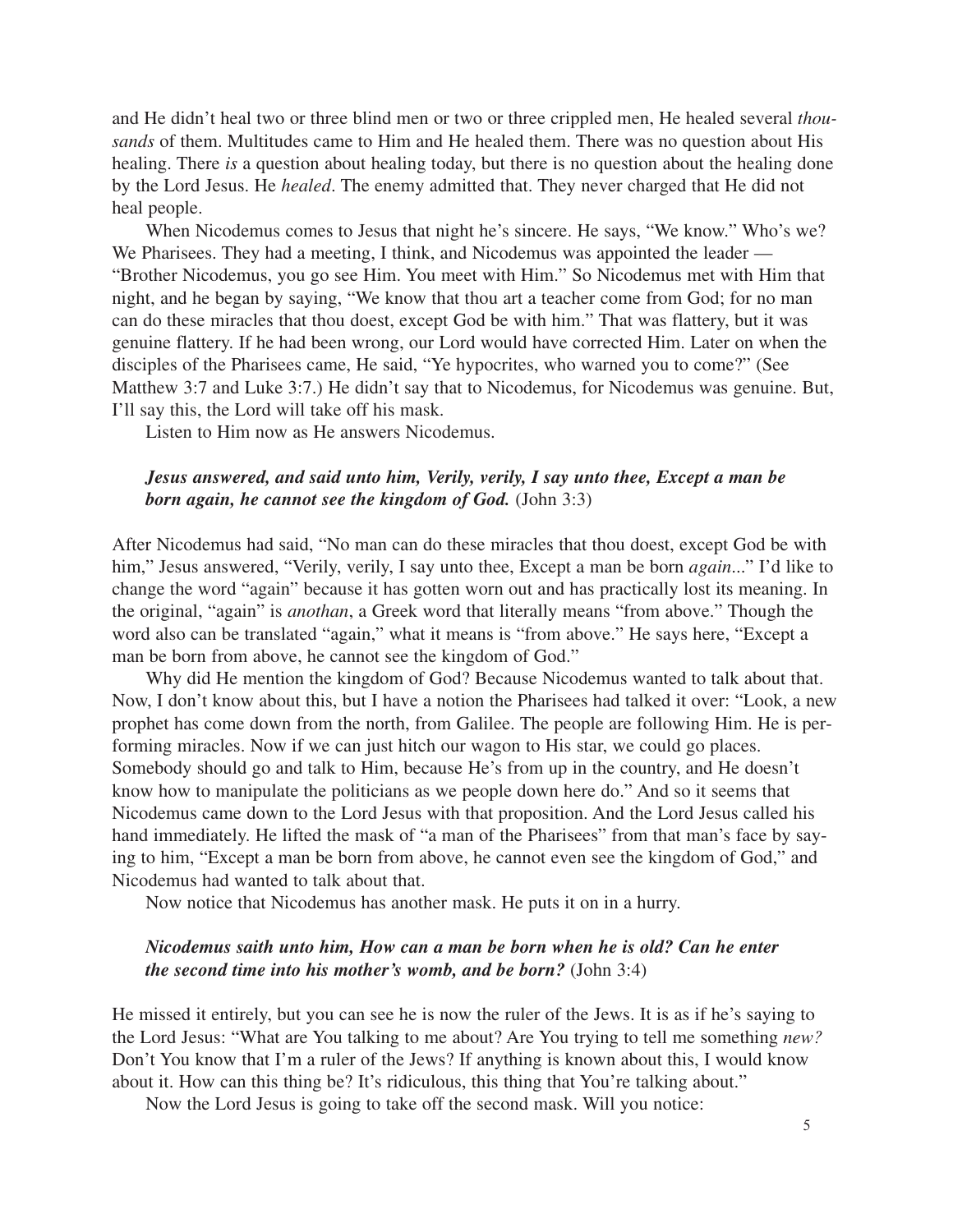## *Jesus answered, Verily, verily, I say unto thee, Except a man be born of water and of the Spirit, he cannot enter into the kingdom of God.* (John 3:5)

Nicodemus, you need to be born again. You need to be born from *above* — or you can't even discuss this matter of the kingdom of God because you know nothing about it. Here the Lord Jesus strips off the other mask.

Now there has always been a question of what the Lord Jesus meant by "born of water." There are those who feel that "water" is simply water baptism. I am confident He did not mean that at all because at this stage He's not using water in that connection, and later in His ministry we read that the Lord Jesus never baptized. So evidently He means something else here. A further question is what does He mean by "be born of water and of the Spirit?"

Well, I believe the water here refers to the Word of God. If you go over a little bit farther to John 7:37-39, you will find out that during that great final day of the Feast of Tabernacles they brought up water from the pool of Siloam and poured it out over the temple floor. I believe that the Lord Jesus stood in the temple that day and cried out,

## *If any man thirst, let him come unto me, and drink. He that believeth on me, as the scripture hath said, out of his heart shall flow rivers of living water.*

Then John hastens to add that He was speaking of the Holy Spirit. So, the Holy Spirit and the Word of God are tied together. It is said of the church that the Lord Jesus "gave himself for it, that he might sanctify and cleanse it with the washing of water by the word" (Ephesians 5:25, 26). And we find in John 15:3, "Now ye are clean through the word which I have spoken unto you." The best bar of soap is not Ivory, it is the Bible — it has cleansing power. And when the Holy Spirit takes the Word of God and applies it to an individual who is a lost sinner, then that lost sinner can become a son of God through faith in the Lord Jesus Christ. And that, my friend, is the work of the Holy Spirit using the Word of God.

I do not believe that you can be saved through sentimental songs or sentimental talks. The only thing that can save a sinner is the Spirit of God using the *Word* of God. That is exactly what the Lord Jesus is talking to Nicodemus about. At least He has taken off the mask of the ruler of the Jews.

The Lord Jesus, though, goes on. He says,

## *That which is born of the flesh is flesh; and that which is born of the Spirit is spirit.* (John 3:6)

What He is doing here is putting down a tremendous principle of why the new birth is necessary, why you must be born from above — because that which is born of the flesh, it's flesh. We can do wonders with the flesh. We can improve it. When I was born, I didn't know A from B. They sent me to school and I found out that there's more than A and B. Education was very wonderful. And then, I didn't have any manners. I used to run into the house with my cap on when my mother had company. She would say, "Son, take your cap off. You're in the house and we have company." So I took my cap off. I had to be taught that, you know. I still to this good day when I'm wearing a hat, if I get on an elevator and if there's women there, I take my hat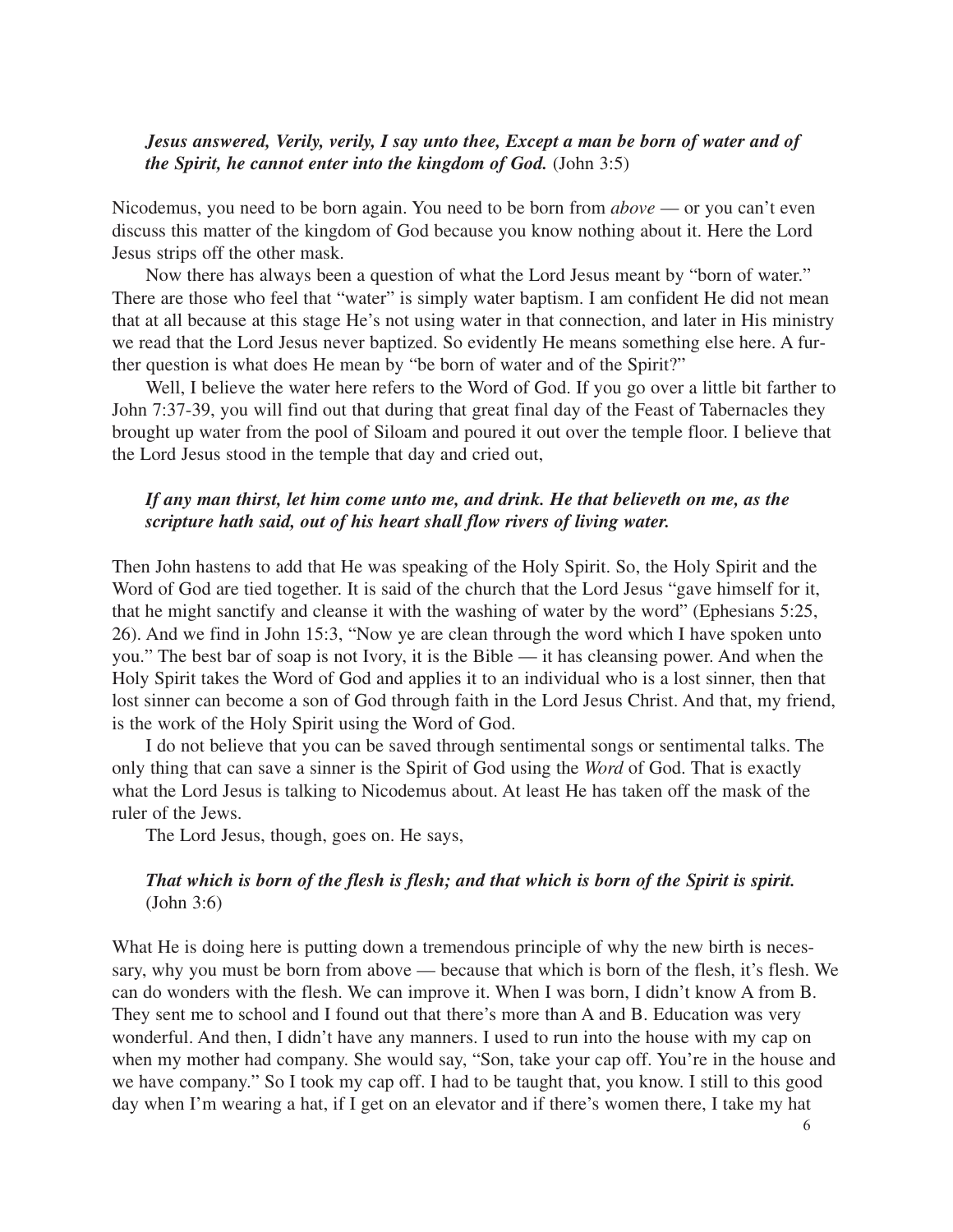off. I did it in London one day. I just took my hat off, and a man standing next to me looked at me for a minute or two, then he took his hat off. But when I got on an elevator right here in Los Angeles and I took my hat off, there were two women in there talking, and I found out they were Women's Libbers, so I put my hat back on. They asked for it, so I'm going to give it to them. Oh, the flesh can be taught so many things. We had in Nashville, Tennessee, a school that taught girls how to hold a tea cup. You'd be surprised how important that little finger is in holding a tea cup! That's all manners. We have to be taught those things.

But, friends, after you've educated the flesh, after you've taught it manners, it's still *flesh*. You can give it all of this psychological self-esteem gospel that's being promulgated today, and when you get through with it you've got some nice polite individuals, but not one has been born from above. The Spirit of God has to produce a new nature. The Holy Spirit is not improving the old nature at all, although the old nature could stand a whole lot of improving.

Now will you notice Nicodemus. The Lord Jesus has stripped him of his mask and he stands there. He's really poor little old Nicky now. The Lord Jesus continues,

# *Marvel not that I said unto thee, Ye must be born again* [from above]*. The wind bloweth where it willeth, and thou hearest the sound of it, but canst not tell from where it cometh, and where it goeth; so is every one that is born of the Spirit.* (John 3:7, 8)

Even the weatherman we listen to on the radio and TV misses. Oh, how he missed it the other day. He said we were going to have an off-shore wind, and it was an on-shore wind for a week. He admitted that they had missed it. The wind blows where it wills; we don't know where it comes from or where it goes, but it comes from somewhere and it must go somewher — but, said the Lord Jesus, you don't know where.

And now Nicodemus is ready to hear.

#### *Nicodemus answered, and said unto him, How can these things be?* (John 3:9)

Isn't that wonderful? This is the man who knew everything — "We know," he had said. Oh, these conceited people today! God can't save you, friends, if you are in the "we know" crowd. But now Nicky is ready to hear — "How can these things be?" So Jesus answered, with gentle sarcasm, "Art thou a teacher of Israel, and knowest not these things?" (John 3:10). In other words, "Where's that mask you had on a while ago when you knew everything? What about that?"

The Lord Jesus is going to speak to him very clearly, and I'm going to drop down to verse 14:

## *And, as Moses lifted up the serpent in the wilderness, even so must the Son of man be lifted up.*

Nicodemus knew what Jesus was talking about because he knew that in the Old Testament God had sent fiery serpents. He knew that God had directed Moses to make a bronze serpent to represent the sins of the people and lift it up on a pole. And all the people had to do was *look* to live, and now He says to him, "Just as Moses lifted up the serpent, I'm going to be lifted up. I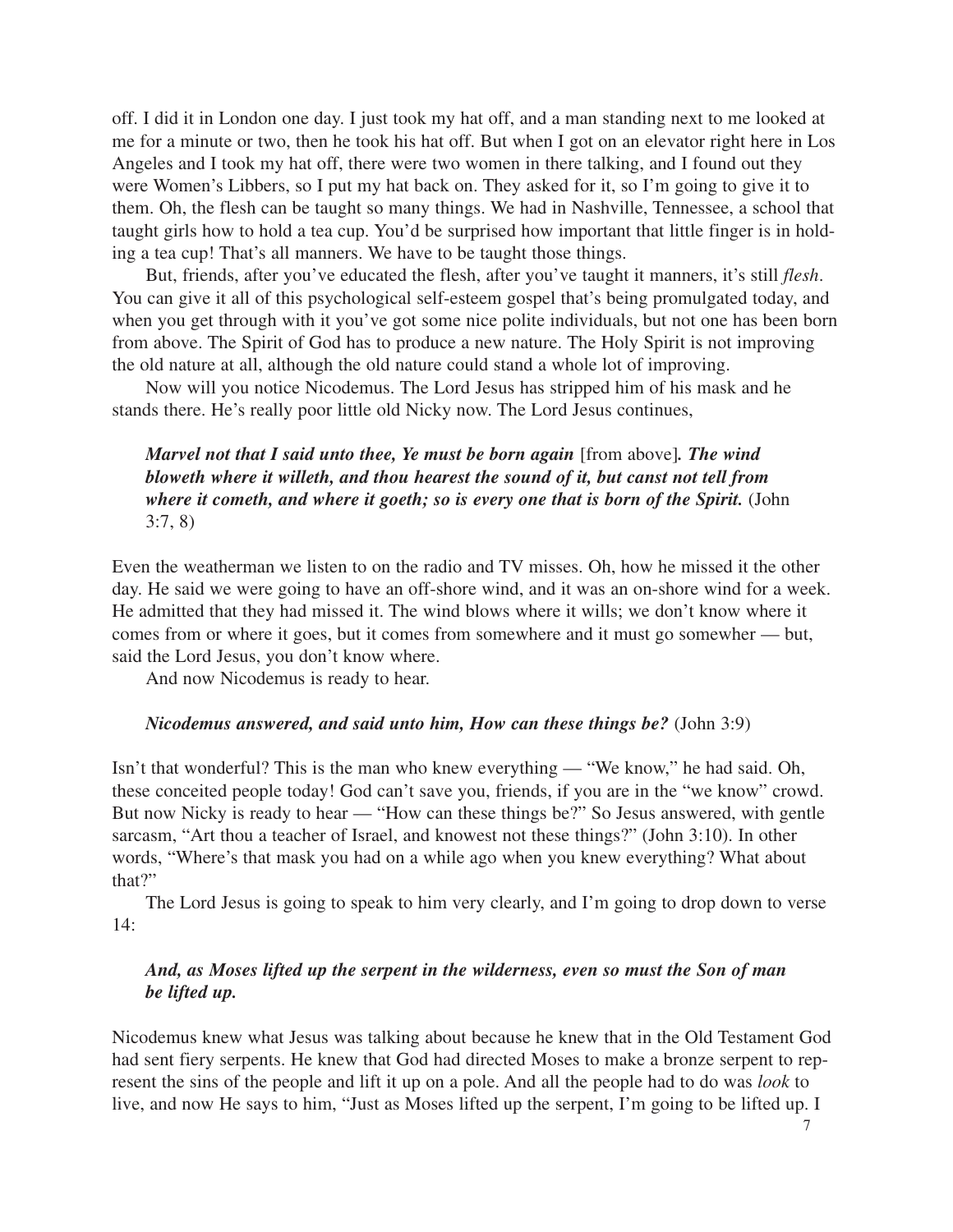who knew no sin will be made sin for you in order that you might be saved."

Now notice the following verses,

## *That whosoever believeth in him should not perish, but have eternal life. For God so loved the world, that he gave his only begotten Son....* (John 3:15, 16)

God loved the *whole world*. I don't know what you "election boys" do with that verse, but it is in the Word of God. Anyone can be saved who will turn to Jesus. He is the propitiation for the sins of the *whole world.*

On my last tour to Israel I stood looking up at Gordon's Calvary, the site we accept as being the place of our Lord's crucifixion. His agony, His crucifixion, His burial, all took place in an area the size of a football field. He was crucified up there, and down below there is the empty tomb — not far apart. You can stand in the same place and see both locations. I told our tour group, which was standing there with me, "Our salvation was wrought out in this geographical place. He did it here for you and for me."

Today there is a busy bus station on the street below that bluff, which we call Calvary. While I was standing there at the corner, a crowd came up to go across the street, and an Arab boy lifted up my shirt and started to put his hand in where my billfold was. He got his hand into the pocket, but he didn't get the billfold. I whirled on him, and I called him a thief. He walked across the street and in a few minutes a taxi came by. There were several boys who climbed in and began to take out of their pockets what they had stolen. I had called that young fellow a thief, and I would have given anything in the world if I could have gone over to him and said, "Look, right up there a Man died on a cross between two thieves. He saved one of them, and He can save you." But I couldn't speak Arabic, and he couldn't understand English. We have an Arabic radio broadcast that reaches that area — I hope he hears about the Man who died up there between two thieves and died for *him*, if you please. "God so loved the world, that he gave his only begotten Son, that whosoever...." *Whosoever*, that's Vernon McGee and that Arab boy and that's you! "Whosoever believeth in him should not perish, but have everlasting life."

Did Nicodemus ever make a decision for Christ? Well, the Bible doesn't tell us, but it does give us some clues. When the chief priests and the Pharisees wanted Jesus arrested, the officers they sent returned empty handed.

# *Then came the officers to the chief priests and Pharisees; and they said unto them, Why have ye not brought him? The officers answered, Never man spoke like this man.* (John 7:45, 46)

Then the Pharisees ridiculed the officers for being deceived and said,

*Have any of the rulers or of the Pharisees believed on him? But this people, who knoweth not the law, are cursed.* (John 7:48, 49)

Now listen to Nicodemus as he speaks up:

*Nicodemus saith unto them, (he that came to Jesus by night, being one of them), doth our law judge any man, before it hear him, and know what he doeth?* (John